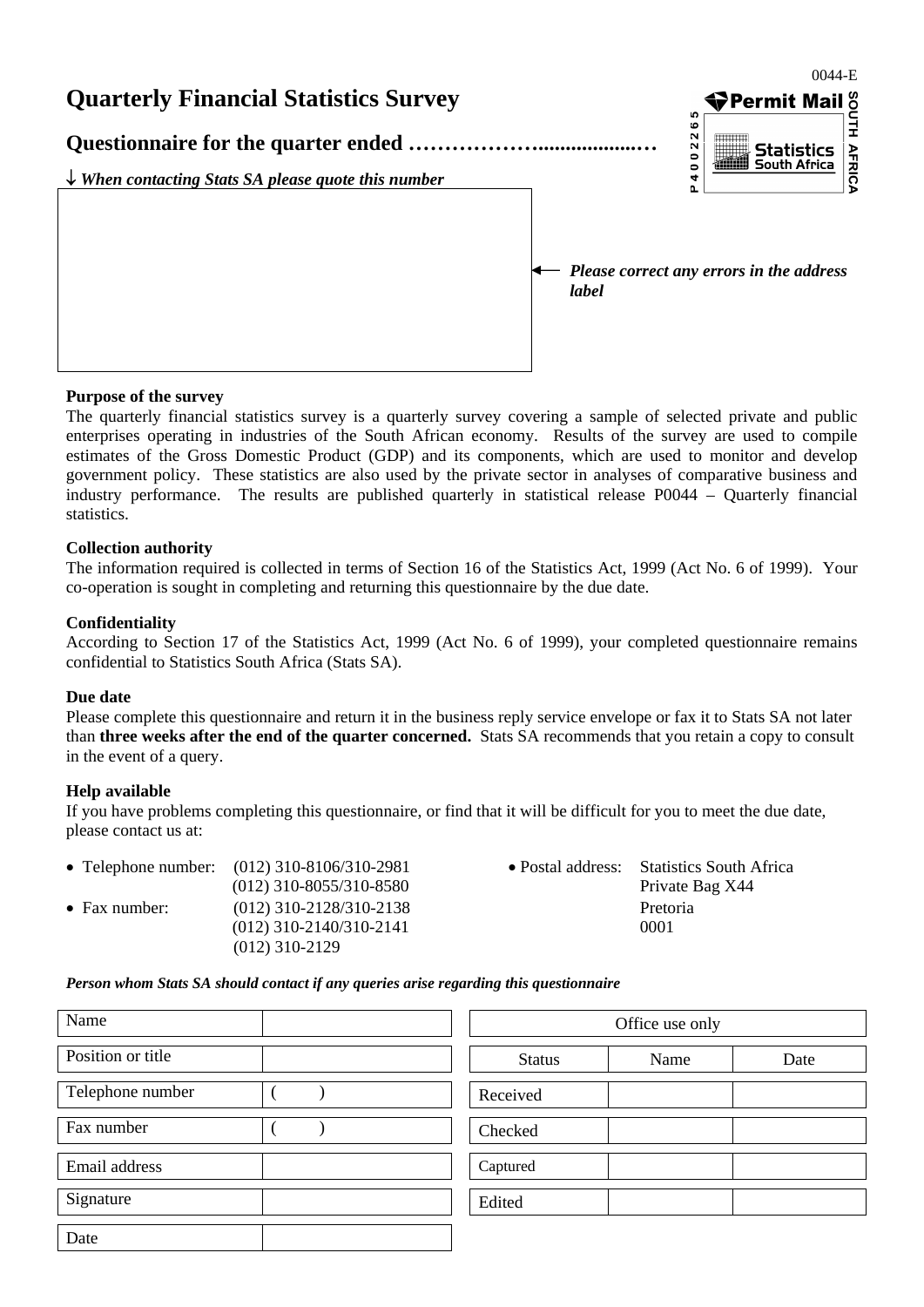- All figures should exclude value-added tax (VAT).
- Figures must be submitted for the relevant quarter and should therefore not contain cumulative quarterly figures.
- Figures are collected for the quarters ending in March, June, September and December.
- Only the South African-based activities of the enterprise shown on the label should be included on the questionnaire.
- An enterprise is a legal unit or a combination of legal units that includes and directly controls all functions necessary to carry out its production activities.
- Information reported in this questionnaire should comply with South African accounting standards.
- Estimates will be accepted in the absence of exact or final figures.
- Report all monetary values in rand  $(R)$ .
- The items listed under 'Include' and 'Exclude' are only examples and should not be taken as a complete list of items to be included or excluded.

### **Part 1 – Income items**

|                             |                                                                                                                                                                                                                                                   | <b>Revised figures for</b><br>previous quarter<br>This column need only<br>be completed if the data<br>have been revised since<br>the previous quarter                                                                                             | <b>Figures for</b><br>current quarter |
|-----------------------------|---------------------------------------------------------------------------------------------------------------------------------------------------------------------------------------------------------------------------------------------------|----------------------------------------------------------------------------------------------------------------------------------------------------------------------------------------------------------------------------------------------------|---------------------------------------|
|                             |                                                                                                                                                                                                                                                   | Rand                                                                                                                                                                                                                                               | Rand                                  |
| 1.                          | Sales of goods (report net value after discounts                                                                                                                                                                                                  |                                                                                                                                                                                                                                                    |                                       |
|                             | <i>Include</i>                                                                                                                                                                                                                                    | <b>Exclude</b>                                                                                                                                                                                                                                     |                                       |
| $\bullet$<br>$\bullet$<br>٠ | Sales of goods, including export sales.<br>For long-term contracts include progress<br>payments billed.<br>Customers not invoiced with separate delivery<br>and/or installation charges.<br>Railage and transport-out.<br>Export freight charges. | Net profit or loss on sales of fixed assets (include<br>in Questions 8 or 20).<br>Rent, leasing and hiring income (include in<br>$\epsilon$<br>Questions 6 and 7).<br>Interest income (include in Question 3).<br>٠<br>Value-added tax (VAT).<br>٠ |                                       |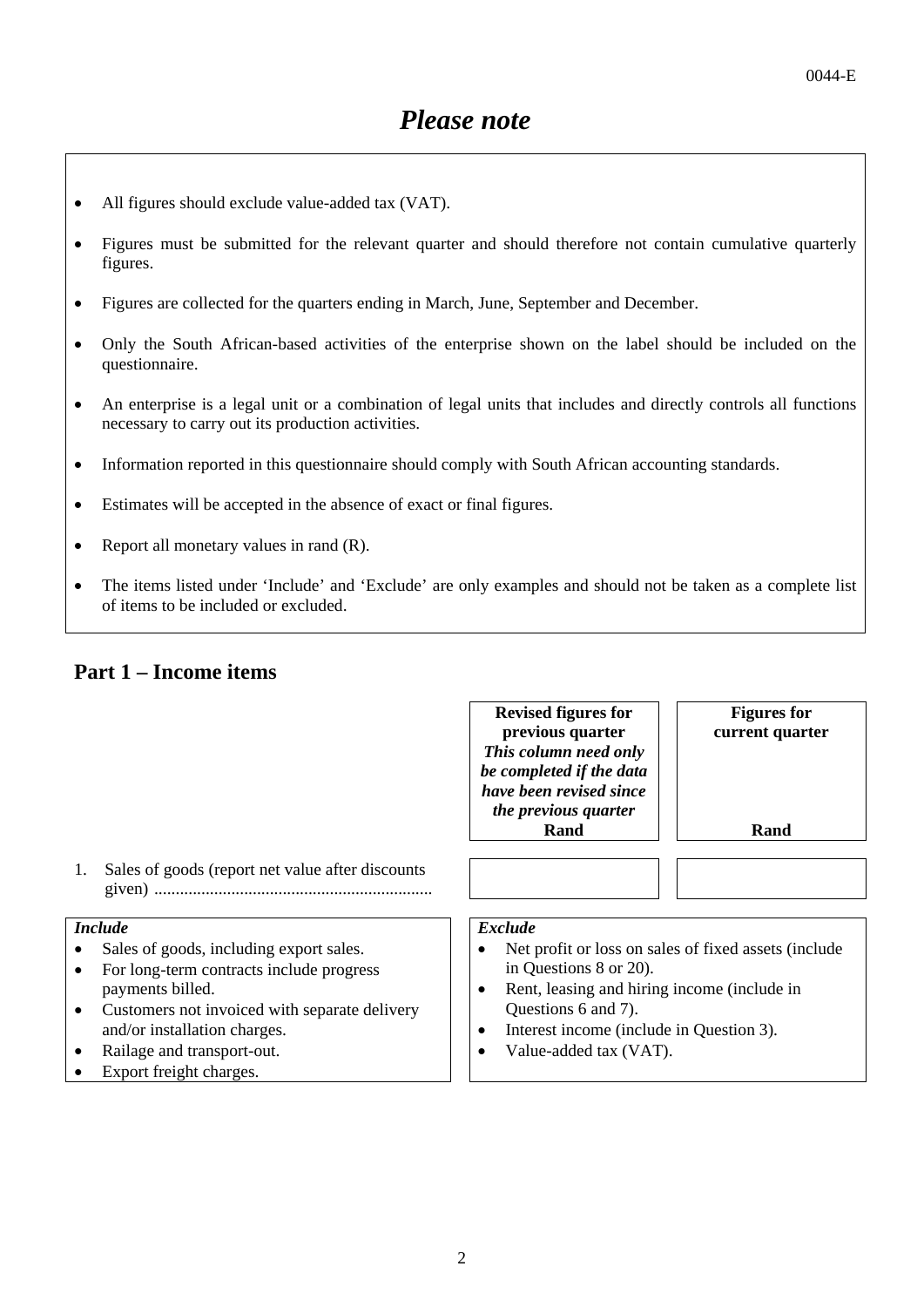|           |                                                                                           | <b>Revised figures for</b><br>previous quarter<br>This column need only | <b>Figures for</b><br>current quarter |  |  |
|-----------|-------------------------------------------------------------------------------------------|-------------------------------------------------------------------------|---------------------------------------|--|--|
|           |                                                                                           | be completed if the data<br>have been revised since                     |                                       |  |  |
|           |                                                                                           | the previous quarter<br>Rand                                            | Rand                                  |  |  |
|           |                                                                                           |                                                                         |                                       |  |  |
| 2.        | Income from services rendered (report net value                                           |                                                                         |                                       |  |  |
|           | <b>Include</b>                                                                            | <b>Exclude</b>                                                          |                                       |  |  |
|           | Income and fees received from repairs and<br>services.                                    | Rent, leasing and hiring income (include in<br>Questions 6 and 7).      |                                       |  |  |
| ٠         | Contract, subcontract and commission income.                                              | Interest income (include in<br>$\bullet$                                |                                       |  |  |
| $\bullet$ | Income from consulting services.                                                          | Question 3).<br>$\bullet$                                               |                                       |  |  |
| $\bullet$ | Management fees or charges from related and                                               | Value-added tax (VAT).<br>$\bullet$                                     |                                       |  |  |
| ٠         | unrelated enterprises.<br>Subscription and membership fees.                               |                                                                         |                                       |  |  |
|           | Administrative charges received as an agent.                                              |                                                                         |                                       |  |  |
| 3.        |                                                                                           |                                                                         |                                       |  |  |
| 4.        |                                                                                           |                                                                         |                                       |  |  |
| 5.        | Royalties, franchise fees, copyright, trade names<br>and trade and patent rights received |                                                                         |                                       |  |  |
| 6.        | Income from the rental/leasing of land, buildings                                         |                                                                         |                                       |  |  |
| 7.        | Income from hiring/leasing of plant, machinery,<br>vehicles and other equipment           |                                                                         |                                       |  |  |
| 8.        | Profit on assets/investments sold or revalued                                             |                                                                         |                                       |  |  |
|           | <b>Include</b>                                                                            |                                                                         |                                       |  |  |
|           | Profits on foreign exchange.                                                              |                                                                         |                                       |  |  |
| 9.        |                                                                                           |                                                                         |                                       |  |  |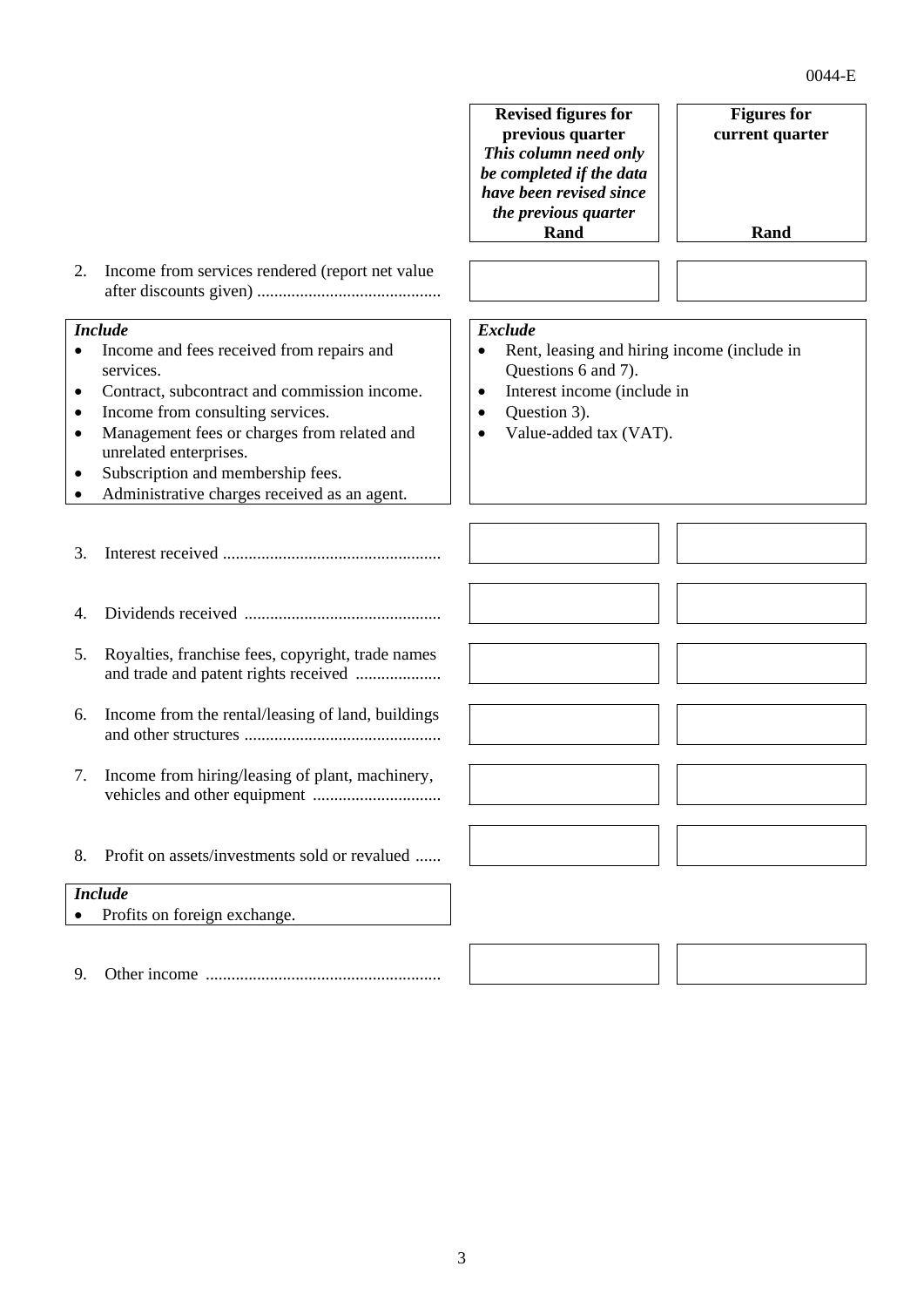**Revised figures for previous quarter**  *This column need only be completed if the data have been revised since the previous quarter* **Rand**

#### **Figures for current quarter**

**Rand**

# **Part 2 – Inventory**

### **Closing values (at end of quarter)**

| <b>Note</b><br>Closing values of inventories at the end of the quarter should be reported. |                                                                                                 |  |  |  |
|--------------------------------------------------------------------------------------------|-------------------------------------------------------------------------------------------------|--|--|--|
|                                                                                            | 10. Work in progress (partially completed)                                                      |  |  |  |
| 11.                                                                                        |                                                                                                 |  |  |  |
|                                                                                            | <b>Include</b><br>Merchandise, own manufactured articles and<br>factored goods.                 |  |  |  |
|                                                                                            |                                                                                                 |  |  |  |
|                                                                                            | 13. Total closing values (Question 10 to Question                                               |  |  |  |
|                                                                                            | Part 3 - Expenditure items                                                                      |  |  |  |
|                                                                                            |                                                                                                 |  |  |  |
|                                                                                            | 15. Royalties, franchise fees, copyright, trade name                                            |  |  |  |
|                                                                                            | 16. Rental/leasing of land, buildings and other<br>structures, including payments for water and |  |  |  |
|                                                                                            |                                                                                                 |  |  |  |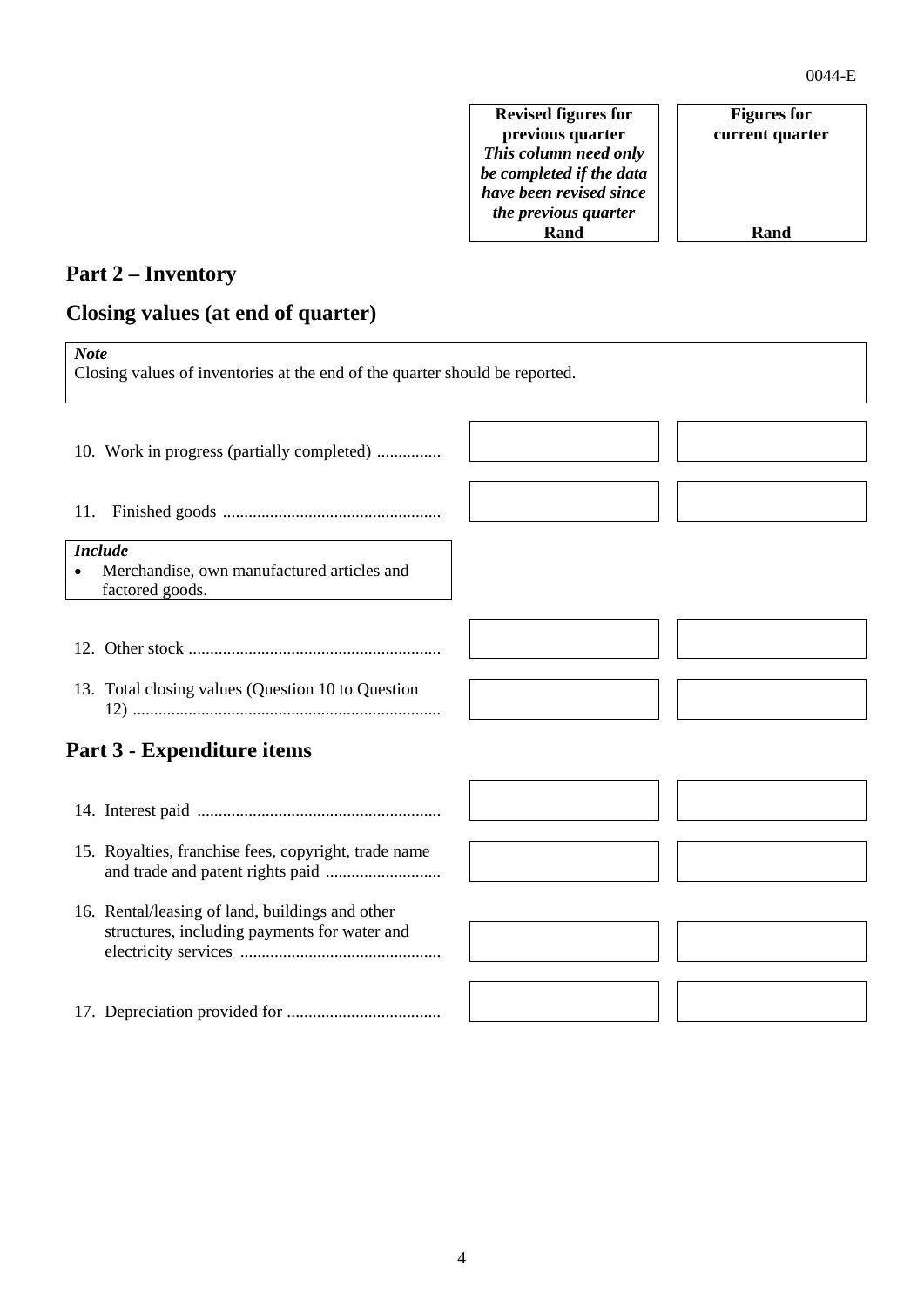**Revised figures for previous quarter**  *This column need only be completed if the data have been revised since the previous quarter* **Rand**

**Figures for current quarter** 

**Rand**

18. Salaries and wages paid .......................................

### *Definition*

Salaries and wages are payments for ordinary-time, standard or agreed hours and overtime hours during the financial year for all permanent, temporary, casual, managerial and executive employers and employees, before taxation and other deductions.

#### *Include*

- Salaries and/or fees paid to directors, executives and managers.
- Commissions paid.
- Employer's contribution to pension, provident, medical aid, sick pay and other funds, e.g. Unemployment Insurance Fund and the Commissioner's Compensation Fund.
- Payments paid from South Africa to employers or employees based abroad.
- Payments for all types of leave.
- Incentive payments for piecework or profitsharing schemes.
- Fringe benefits paid in cash, e.g. housing, mortgage and rent subsidies, transport and cell phone allowances.
- Allowances and penalty payments.
- Value of any salary sacrificed.
- Bonuses.
- Payments that were made during the reference period, but relate to other pay periods for which no previous provision was made, e.g. annual leave, thirteenth cheque and leave gratuity payments.
- 19. Severance, termination and redundancy payments ..............................................................
- 20. Losses on assets/investments/liabilities sold or revalued ...............................................................

#### *Include*

- Losses on foreign exchange.
- Provision for bad debt and bad debt written off.
- Assets written off.

#### *Exclude*

- Payments to subcontractors and consultants who are self-employed and not part of this enterprise.
- Payments paid from abroad to employers or employees based in South Africa.
- Severance, termination and redundancy payments.
- Reimbursement of expenses, e.g. travel, entertainment, meals and other expenses.
- The imputed value of fringe benefits.
- Tax on fringe benefits.
- Employee stock options.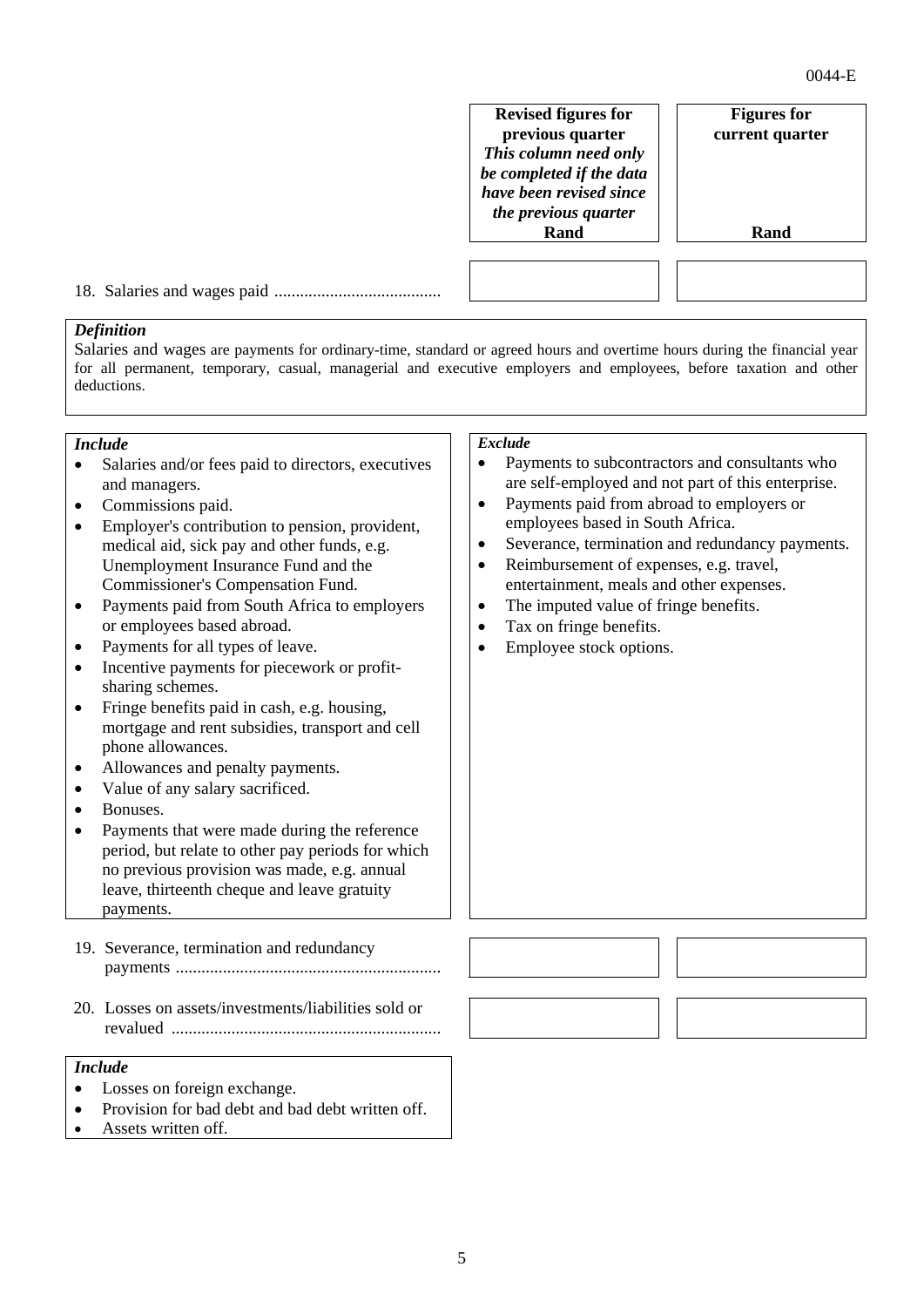## **Revised figures for previous quarter**  *This column need only be completed if the data have been revised since the previous quarter* **Rand Figures for current quarter Rand** 21. Other expenditure ................................................ *Include*  • Purchases of materials and components used in production (including consumables), merchandise, factored goods, spares, fuel etc. • Expenditure on all other items not listed in the questionnaire. **Part 4 - Profit or loss, company tax and dividends**  22. Net profit before providing for tax ...................... 23. Net loss before providing for tax .........................

24. Tax and company tax brought into account .........

25. Dividends payable ...............................................

### *Note*

Dividends payable should be shown in the quarter in which they have actually been declared.

### *Comments*

To minimise queries from Stats SA regarding the data provided, please provide comments on:

- Significant differences between quarterly figures.
- Changes in this enterprise since the previous quarter, e.g. takeover, merger, new location, expansion, closedown.
- Any unusual circumstances affecting the data provided.
- Questions where only estimates could be provided.

...................................................................................................................................................................................................... ...................................................................................................................................................................................................... ...................................................................................................................................................................................................... ...................................................................................................................................................................................................... ......................................................................................................................................................................................................